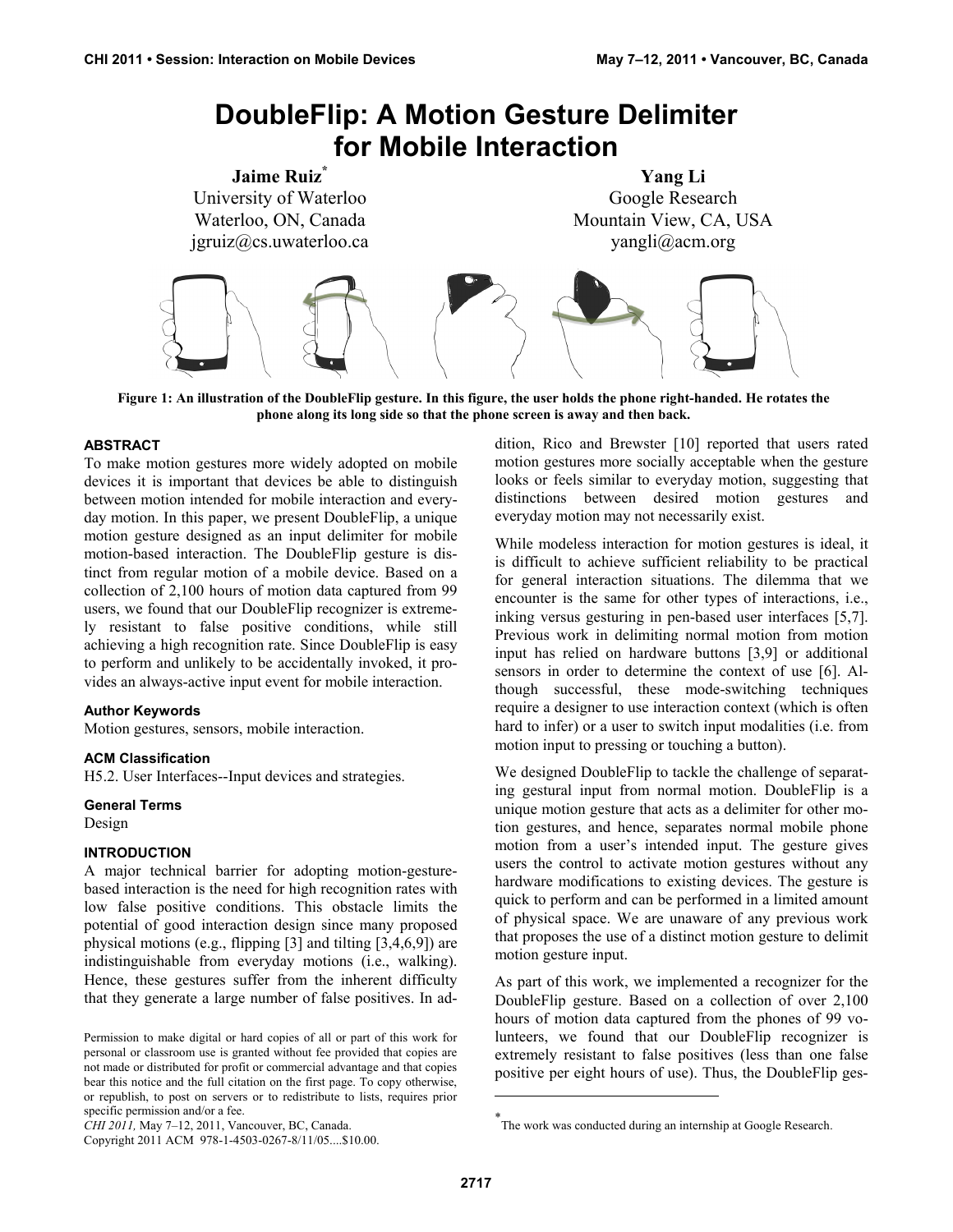## **CHI 2011 • Session: Interaction on Mobile Devices May 7–12, 2011 • Vancouver, BC, Canada**

ture and recognizer can be used as a building block for other systems to provide motion-gesture-based interactions.

# **DESIGNING DOUBLEFLIP**

Our goal for designing an input delimiter for motion gestures was inspired by an informative study conducted with 20 smartphone users on the potential uses of motion gestures. Although we instructed our participants to imagine a "magical" device capable of perfectly inferring their intention, participants preferred to have the explicit control over when motion input should be enabled. As one participant stated, "It's more of an assurance thing. If you said it worked perfect I still wouldn't trust you."

We considered two options for a motion input delimiter: a hardware button and a dedicated delimiter gesture. The use of a hardware button was ruled out for three reasons: 1) smartphones differ in the number and placement of buttons, thus, restricting motion gestures to smartphones with an available button; 2) there was no consensus among participants on where the button should be placed; and 3) requiring a user to activate mode on the device used for input increases the likelihood of mistaken activation [7].

As a result, we set out to design a delimiter that is not dependent on a touchscreen or buttons but instead relies on the sensors commonly available in current smartphones. From our study, we decided that the motion gesture delimiter should meet the following requirements: 1) the gesture should be resistant to false positives; 2) the screen must be visible to the user after completing the delimiter gesture so that they can continue to interact with the screen; 3) the physical space required to perform the gesture should be minimal to allow the gesture to be performed surreptitiously and in crowded spaces; 4) the gesture should be quick and easy to perform; and 5) the gesture should be distinct from any gestures that a user/developer would likely want to incorporate into an application.

Although the set of possible motion gestures a user can perform with a smartphone is large, our design requirements limit the number of suitable candidates for an input delimiter. Gestures that require multiple axes or complex movements were dismissed due to temporal and physical constraints imposed by our requirements. Simple gestures (e.g., shaking, flicking, and sudden impacts) were also dismissed because our participants often selected these gestures to interact with various applications. Using these gestures as an input delimiter would limit the ability of the designer to incorporate these gestures in their applications. In addition, these gestures are often indistinguishable from ambient motion which would result in a high number of false positives.

As shown in Figure 1, the DoubleFlip delimiter is performed by quickly rotating the wrist such that the phone's display is facing away from the user and back to the original position with the display of the phone facing the user. The design of DoubleFlip makes it resilient to false positives. During normal use, users commonly interact with the front of the device (due to the location of the display), which makes this gesture unlikely to be triggered accidently. The need to flip the phone back so the display is facing the user also allows us to fulfill our requirement that the display be visible to the user after performing the gesture. Finally, since the gesture can be performed with the simple rotation of the wrist and no arm movement, the gesture is compact and requires no more physical space than holding the phone for normal use. The gesture is also easy and quick to perform.

## **IMPLEMENTATION OF DOUBLEFLIP**

The DoubleFlip gesture recognizer was developed in Java using the Android SDK [1] for use on the Nexus One phone with a Qualcomm QSD 8250 1 GHz processor, a three-axis accelerometer, and an orientation sensor.

Sensor input is matched to the DoubleFlip gesture using Dynamic Time Warping (DTW). DTW is a dynamic programming algorithm that measures the similarity of two time series with temporal dynamics [8] when given the function for calculating the distance between the two time samples. See [11] for more information.

Our implementation of the DoubleFlip gesture recognizer uses a weighted Euclidean distance function for calculating the distance between the quantized time series of acceleration and of orientation to the DTW templates. Since the display facing away from the user is an important characteristic of the gesture, we place a higher weight on the Euclidean distance for orientation values and a lower weight on the distance for acceleration. Giving a higher weight to the orientation values minimizes the probability that ambient motion will be recognized as a DoubleFlip gesture. If the calculated distance is less than a specified threshold, the recognizer reports a match for the DoubleFlip gesture.

Using data from an informal study benchmarking the number of DTW templates vs. computation time, we limited the number of DTW templates to 20 which were created from samples collected during a pilot study.

# **DETERMING OPTIMAL RECOGNITION THRESHOLDS**

In this section, we present descriptions and results of our two experiments to find the optimal thresholds for our implementation. First, we describe an experiment to determine the appropriate threshold to minimize the number of false positives. This is followed by an experiment to find the balance between false negative and false positive conditions.

## **Methods**

In both experiments data was collected using custom software written using the Android SDK to log the data stream received from a device's accelerometer and orientation sensors. The software periodically uploaded the recorded data to a secure server whenever the display was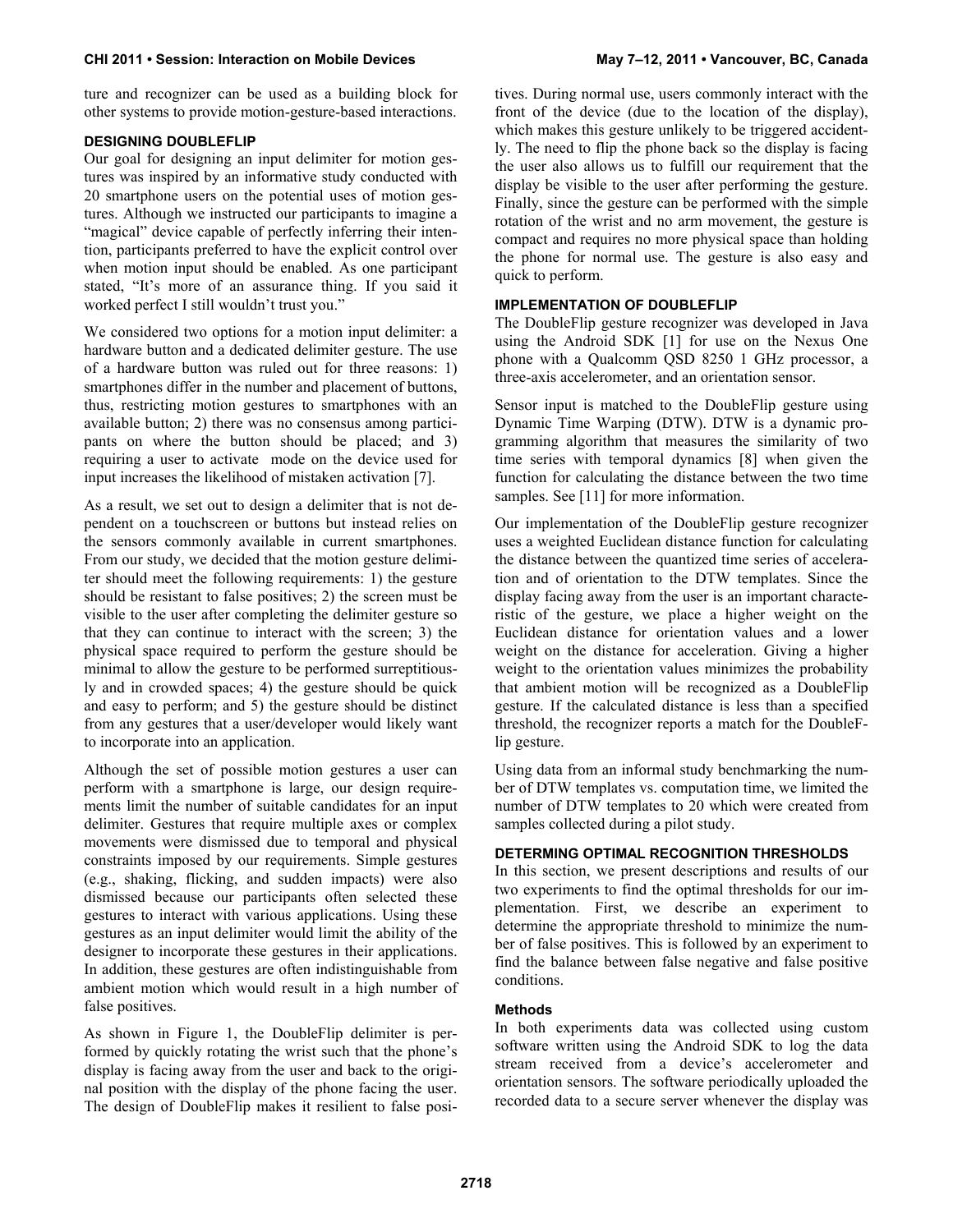

**Figure 3: The DoubleFlip false positive rates versus distance threshold level.**

off. The ability to remotely collect the data allowed us to recruit a large number of participants who do not have to be physically present.

To analyze the dataset, we developed a tool to replay the recorded sensor streams. As the sensor stream was replayed, gesture recognition was performed and each detection of the DoubleFlip gesture was flagged. To investigate the effect of varying the threshold of the recognizer, the program iterated through the complete dataset by incrementing the threshold distance for each iteration.

#### **Experiment One: False Positives**

The goal of our first experiment was to determine the appropriate threshold such that the number of false positives is minimized. Participants were recruited by sending an email to an internal list of employees at a high-tech company asking for volunteers. The email directed the employees to an internal webpage that provided information on the software and a link to download the application. Participants were required to use a Google Nexus One smartphone as their primary mobile device and were asked to run the software for at least 24 hours.

Ninety-nine participants installed and ran the software long enough so that at least one log was uploaded to our server. In total, 2,169 hours of sensor data was collected.

#### *Results*

Figure 3 illustrates the effect of varying the distance on the false positive rate. As the threshold increases, the number of false positive conditions increases dramatically. However, DoubleFlip benefits from a low false positive condition even at larger distance thresholds, which implies its inherent distinctiveness from normal use motion.

#### **Experiment Two: True Positives**

Our first experiment showed that a higher threshold distance will lead to more false positives. However, a lower distance threshold tends to result in more false negatives, which can result in user frustration. Therefore, our second experiment is designed to find a balance between false positive and false negative conditions.





**Figure 2: The DoubleFlip true positive rate versus distance threshold level.** 

Our second experiment required participants to be physically present during the experiment. Twenty volunteers were recruited via the same email list as the first experiment. At the beginning of the study, the researcher described the procedure and demonstrated the DoubleFlip gesture. The researcher then handed the participant a phone running the custom software and asked the participant to perform the DoubleFlip gesture twenty times, with approximately a five second pause after each gesture. Upon completion, the participants were asked to rate how easy the gesture was to perform using a five-point Likert. A trial took approximately five minutes to complete.

#### *Results*

The relationship between the true positive rate and the threshold level is shown in Figure 2. Based on the collected data, the true positive rate quickly converges to 100%. Using the ambient motion false positive rates form our first experiment and the recognition rates of our second experiment, we plotted the ROC curve to examine the relationship between false and true positives as the threshold is adjusted (see Figure 4). Based on the ROC curve, the optimal distance threshold achieved a 100% true positive rate with only one false positive per 8 hours of mobile phone use.

Our study participants highly rated the DoubleFlip gesture with an average rating of 4.6 (1 for difficult and 5 for easy). Only one participant rated the DoubleFlip gesture lower than "somewhat easy" and indicated that the gesture may cause fatigue if the gesture is performed frequently in succession for a long period of time.

#### **DISCUSSION**

Our goal was to develop a novel delimiter for motiongesture-based interaction on mobile phones. Based on our interviews with smartphone users, we compiled a list of requirements that an effective delimiter gesture should meet. A delimiter gesture should be resilient to false positives and quick to perform, require limited physical space, and allow the screen to be visible to the user upon completing the gesture.